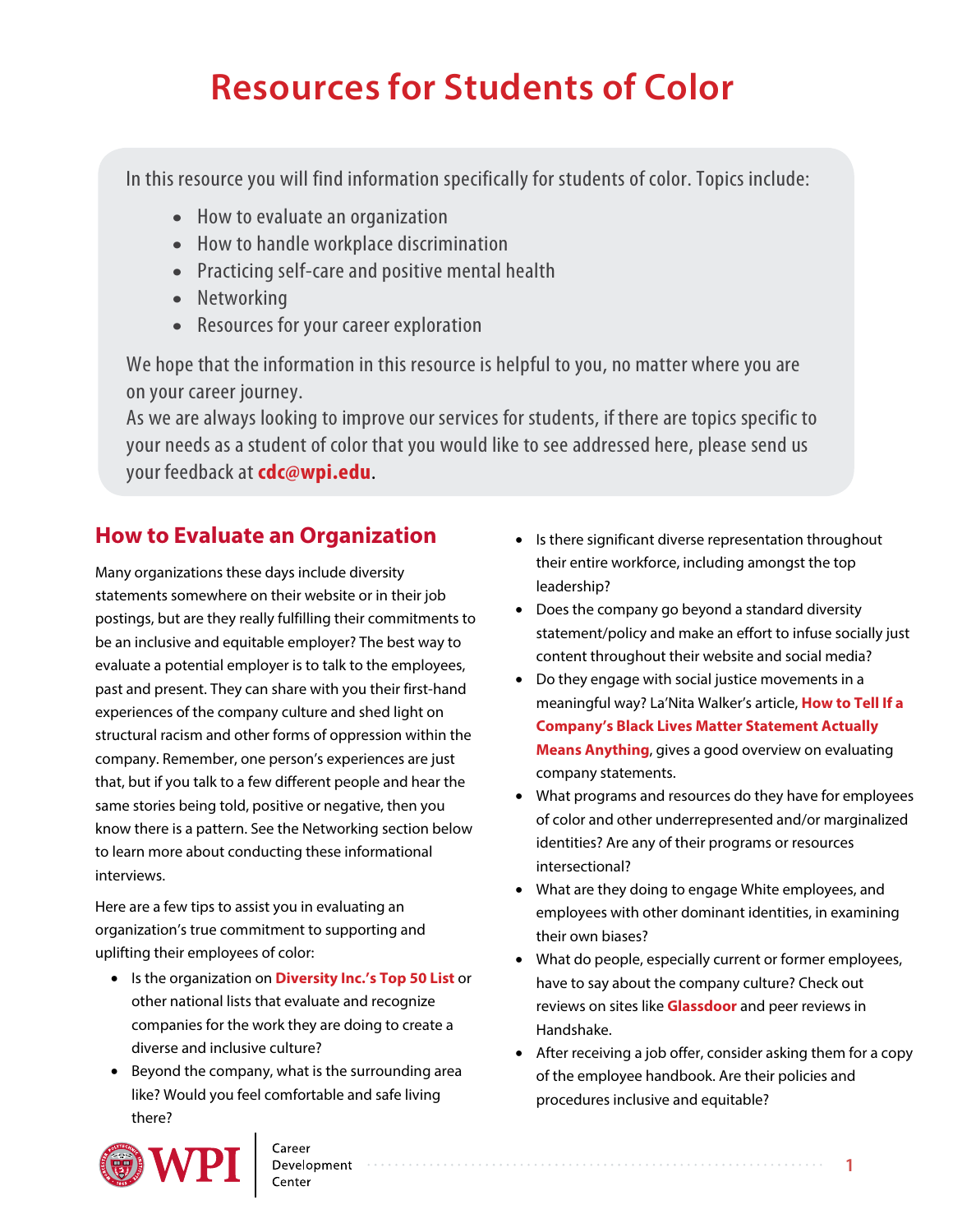## **Networking**

Networking is a powerful tool to use in your career exploration and development. Through networking you can evaluate an organization's commitment to hiring, supporting, and uplifting people of color and gain helpful insights and advice from professionals in the field.

There are different types of networking with different benefits to you. The most common types of networking events that you will see on campus are: career fairs, networking nights, career expos, and company info sessions. These are all great opportunities for you to engage with employer representatives and learn more about their organization. Learn more about these types of networking events in our **[Networking tipsheet](https://www.wpi.edu/sites/default/files/inline-image/Offices/Career-Development-Center/Networking.pdf)**.

#### **Informational Interviewing**

Another incredibly powerful form of networking is the informational interview. Informational interviews are great ways to gather information about a career, company, or both that are of interest to you from a professional in the field. You can use an informational interview to gain insights into a company's culture and the steps that they have/are taking to create and maintain an environment where their employees of color can belong and thrive. You can also get valuable advice on the whole job search and application process, from resume all the way through evaluating and negotiating a job offer.

It's important to go into an informational interview with several questions prepared. Just ask yourself, what do I want to know? What kind of insights do I think this person can share with me? Your questions could look like:

- What has a supportive work environment looked like for you vs. one that was less than ideal?
- What tips do you have for evaluating an organization during the job search and interview process?
- How have you found and engaged with mentors and other support systems in your professional life? What professional organizations would you recommend?
- How does the organization support their employees of color beyond a commitment to diversity recruitment?
- Can you tell me more about your company's employee resource groups (ERG)? Do they play an active role in helping enhance the culture of your company?
- Have there been instances of workplace discrimination/harassment at the organization? How have they been handled to ensure this does not happen again?
- What is the surrounding area like? Are there businesses that are centered on the needs of and owned by people of color?

#### [For more information, check out our](https://www.wpi.edu/sites/default/files/inline-image/Offices/Career-Development-Center/Informational%20Interviews.pdf) **Informational Interviewing tipsheet**.

Many times after networking with someone, engaging in an informational interview, and a few additional conversations, you might realize that this person has become a mentor. Think about crafting your network to include mentors that can advise you as you develop personally and professionally.

If you have questions about networking, we encourage you to set up an appointment with a CDC staff member through your Handshake account to discuss networking in greater detail.

#### **How to Handle Workplace Discrimination**

Experiencing discrimination and other forms of racism in the workplace is physically and mentally draining and damaging. If you encounter workplace discrimination, use your support system of your family, friends, mentors, and/ or [the Career Development Center to](http://www.wpi.edu/sites/default/files/docs/Offices/Career-Development-Center/Elevator-pitch.pdf) share your experience and brainstorm ways to respond.

Acknowledge what you can and cannot control and plan your next steps. It is important to practice good self-care and know that it is not your role to educate someone, or an organization, that has been racist or discriminatory toward you. Always take care of yourself first and make it a priority.

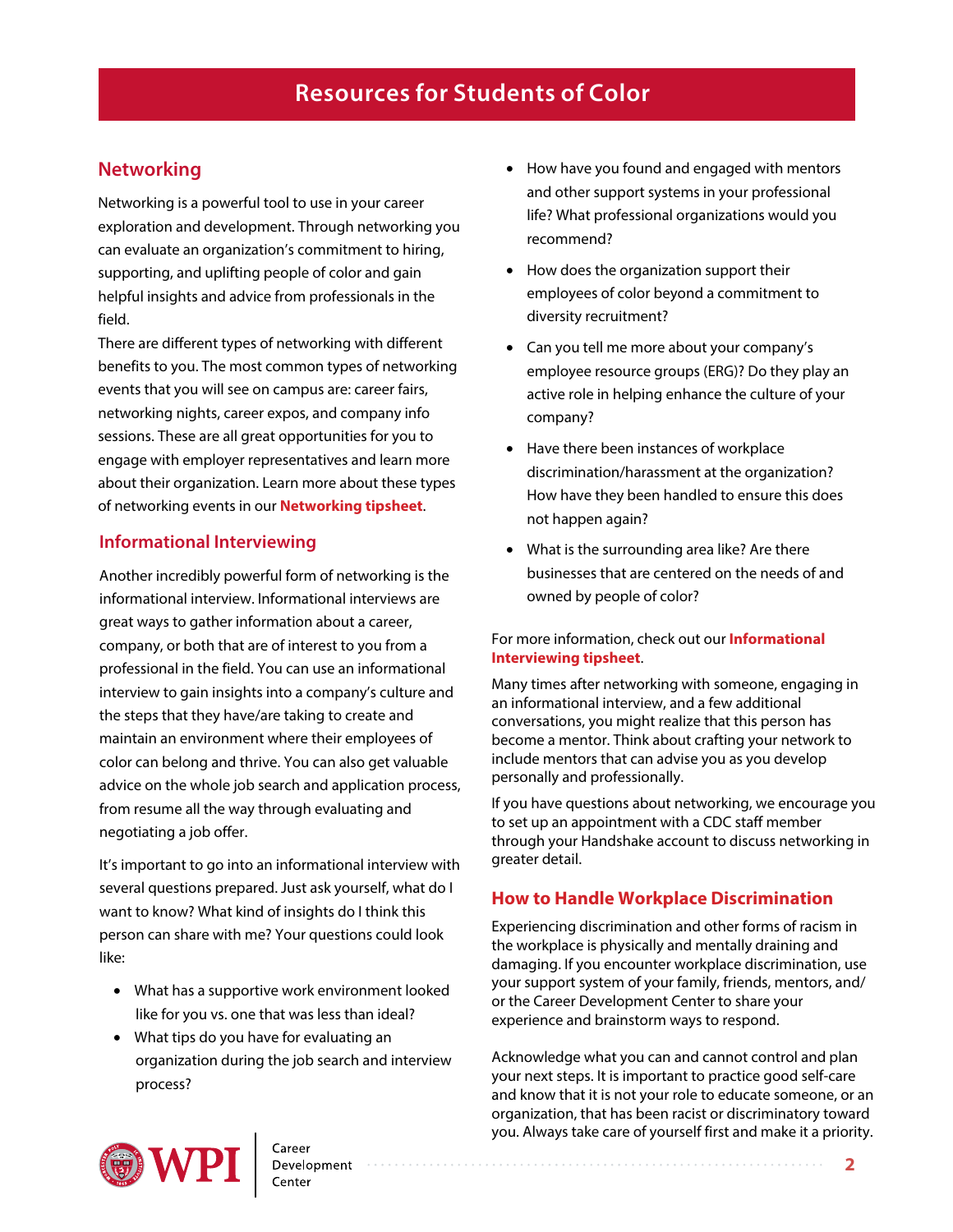#### **How to Handle Workplace Discrimination (cont.)**

After an incident occurs, it is important to document what happened, whether or not you decide to take action. Writing down the interaction(s) can help you to process and identify patterns and trends, especially if the behavior continues and evolves. Record what happened in a step-by-step, factual way. Include date/ time of each event, who was around, what people said and to who, the order of what happened, any action or response you took, your supervisor's response, and any other pertinent information.

After you document the incident, review the resources and policies within your organization related to workplace discrimination. Some organizations have bias response teams, or other reporting processes, that you could report the incident to, such as Human Resources, a Chief Diversity Officer, and/or an Ombudsperson. You may want to seek out nonprofits that offer support and resources, attorneys that offer free consultation, and you can visit the **U.S. Equal [Employment Opportunity Commission](https://www.eeoc.gov/racecolor-discrimination)** to file a claim. You may also want to familiarize yourself with your state and local anti-discrimination laws. You can find an overview of Massachusett's protections against workplace discrimination **[here](https://www.mass.gov/info-details/overview-of-workplace-discrimination)**.

In some cases you may decide to resign from your role and be able to quickly find a new opportunity in an environment that strives for anti-racist practices. If you decide to leave the organization, plan out how you might respond to an interview question such as, "why did you leave your last place of employment?".

Other times, you may need to continue to work until you are able to find a better environment and opportunity. If this is the case you will need to make a plan for how you are going to take care of yourself while you carry out a job search.

Remember, the Career Development Center is here to help you brainstorm your options and make a plan, whether you are a current student or an alumni.



#### Career Development

#### **Practicing Self-care and Positive Mental Health**

Below are some suggestions for different ways of engaging in self-care and positive mental health. It is important to pick practices that work for you and that you actually enjoy doing.

- Use your support system. Identify your network of family, friends, and mentors to talk about what you're experiencing and to seek advice on how to handle it.
- Look for support groups that have had similar experiences to be a resource to one another.
- Find activities that you can do with family and friends (entertainment, exercising, cooking, etc.).
- Find ways to incorporate foods, activities, music, movies, books, traditions, and other things that reflect and uplift your culture and lived experience into your day.
- Exercise or go for a walk. Physical activity is proven to reduce stress.
- Take 10-20 minutes to practice deep breathing or meditation. Practice mindfulness techniques.
- Spend time journaling sometimes daily, in the morning or before bed. Write down your thoughts, experiences, and reflect on them. Sometimes jotting down positive things that happened or affirmations is helpful.
- Limit your media consumption. Use your computer settings to look at how long you spend on media and set a goal to minimize your interactions. After you disconnect from social media and the news, take a moment to process how you feel afterwards.
- Counseling and therapy are another option that can help you reflect on and discuss ongoing stressful situations and to receive support in processing what you're experiencing and feeling.
- If spirituality is a part of your life, connect with a religious group and individuals that share your beliefs, participate in rituals, and confide in your spiritual leaders.
- Podcasts are another tool for practicing self-care; or, identifying strategies for self-care, such as the podcast **[Therapy for Black Girls](https://www.therapyforblackgirls.com/podcast/)** that is conversations with psychologists on race, stress, and other topics.